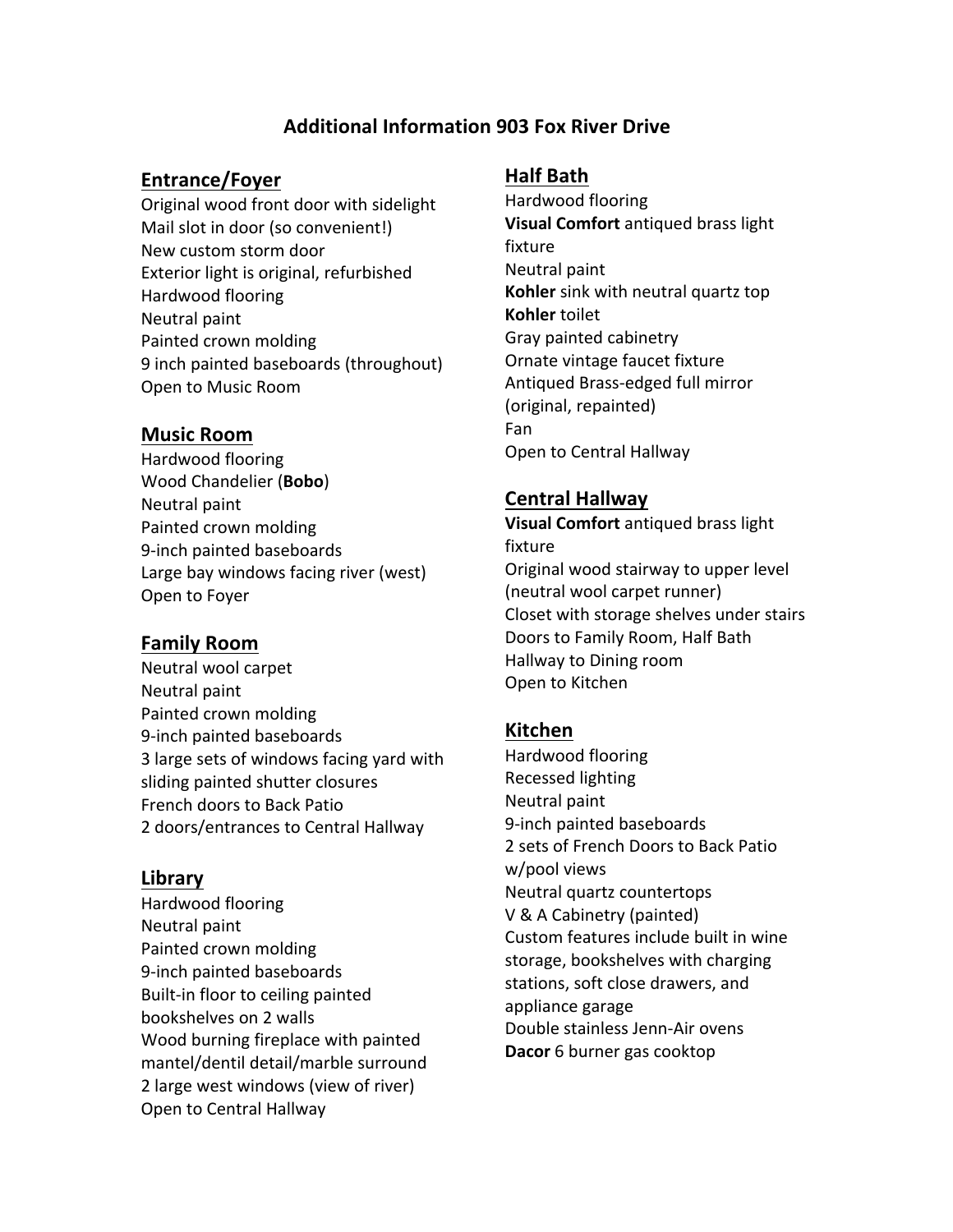# **Kitchen (con't)**

**Wolf** stainless steel downdraft vent/ fan (lifts and lowers with wall switch) **Ann Sacks** antiqued glass mirrored tile backsplash behind cooktop Painted Amana cabinet-front built-in side-by-side refrigerator/freezer Open to Dinette/Back Hall

#### **Island**

8x7, seating for 6 Neutral quartz countertops **Visual Comfort** antiqued brass light fixture over island Neutral quartz sink w/oil rubbed bronze faucet, disposal, and pullout sprayer Pullout garbage/recycling Kitchen Aid cabinet front dishwasher GE stainless steel microwave (undercounter)

# **Hearth/ Dinette**

Added with 2014 renovation Hardwood flooring/Neutral paint 9 inch painted baseboards Dome style antiqued brass hanging light fixture **(Visual Comfort)** Wood burning fireplace (added w/2014 renovation) has gas start, 4 ft. opening, white brick (herringbone pattern) surround, painted white mantel 1 large window facing south Open to Kitchen/2 arched doors (original) to Dining Room

# **Dining Room**

Hardwood flooring Painted crown molding 9- inch painted baseboards 4 wall sconces Large south bay windows Large west window bank (river views) Open to Central Hallway

### **Laundry Room**

Hardwood flooring Painted crown molding 9-inch painted baseboards Neutral paint 1 window facing back 2 ceiling light fixtures Glass front wall storage cabinet Utility sink with silver faucet/painted cabinetry above and below Maytag Washer and dryer not included Door to lower level outside Laundry Room Bi-fold door closet outside Laundry Room

# **Mud Room**

Added in 2014 renovation Off of Back Hall/Attached Garage entrance Hardwood flooring Neutral paint 9-inch painted baseboards 8 foot long painted bench with storage underneath Wall hooks Recessed lighting Storage/broom closet

# **Garage (attached)**

Added with remodel in 2014 2 stalls/2 Chamberlain openers Wood doors Door to back yard/patio area 2 Drains 2 Keyless entry pads Overhead lighting Enter from Mudroom/back hall area of home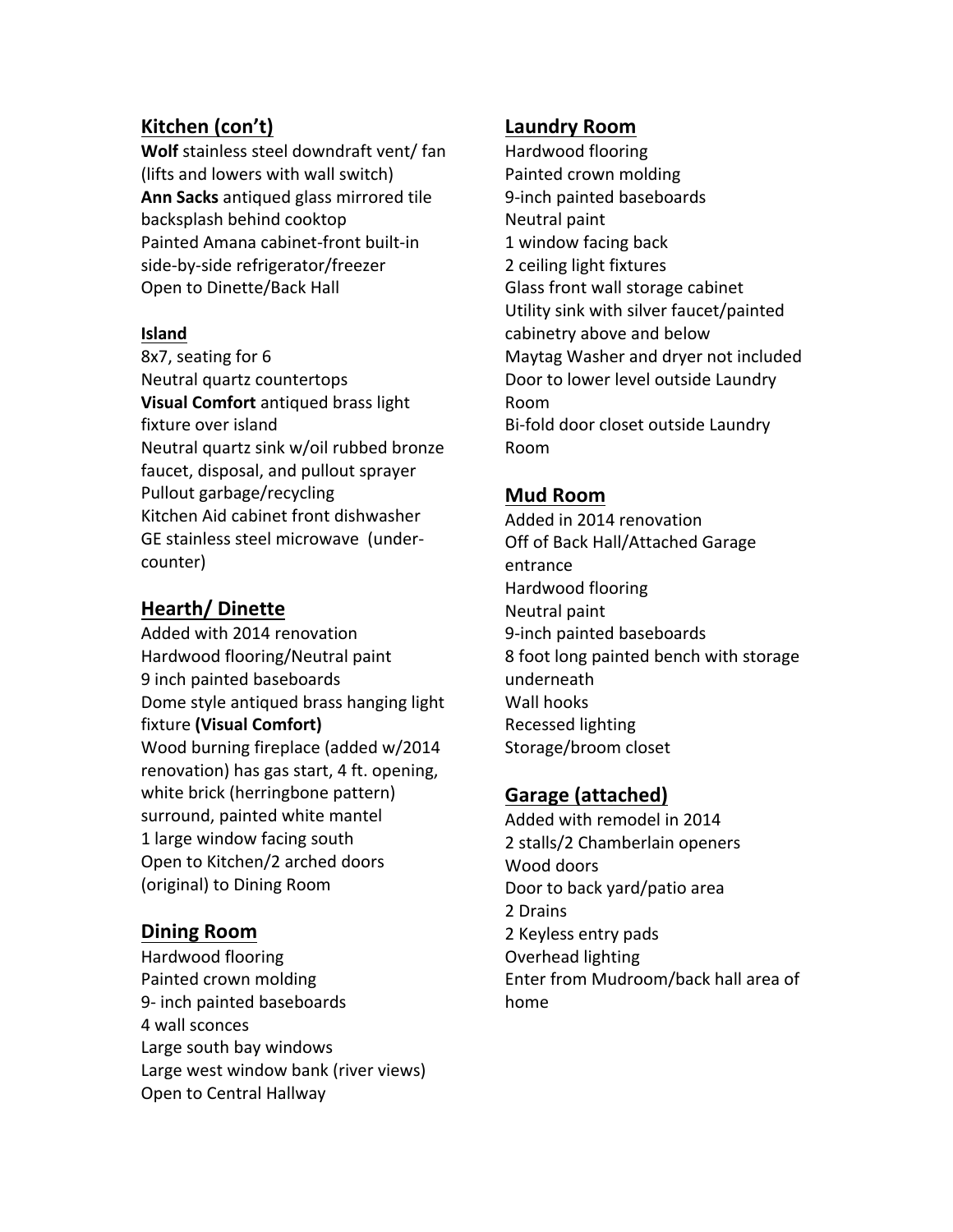## **Upper Level**

#### **Master Bedroom/Suite**

Remodeled with 2014 Renovation New Master Bath/closet added **Foyer** outside Suite has: -Hardwood flooring, -Door to Master Bath -French doors to Master Bedroom -Linen closet -Recessed lighting

#### **Bedroom**

Neutral wool carpet Neutral paint Vaulted ceiling (11 foot height) **Visual Comfort** antiqued brass drum ceiling light fixture Painted crown/9-inch baseboards 2 windows facing side yard French doors to large balcony

#### **Master Bath**

**Ann Sacks** gray herringbone tile flooring Neutral paint Painted 9-inch baseboards **Visual Comfort** antiqued brass sconces above double **Kohler** sinks Oval silver/mirrors above each sink Window facing side yard between 2 sinks above vanity/seating area Neutral quartz countertops Gray painted cabinetry Separate door to private Water Closet Walk-in neutral quartz shower w/full glass door, recessed light/bench/rainfall showerhead

#### **Master closet:**

Off Master Bath Recessed lighting Neutral wool carpet Built-in dressers/shelving

### **Bedroom #2**

Oak hardwood flooring Neutral paint Ceiling light fixture Painted crown molding/9-inch painted baseboards 1 windows facing south Double fitted closet w/bi-fold painted door/built in drawers/storage above closet doors 

### **Full Bath**

**Kohler** white honeycomb tile flooring Recessed lighting Neutral paint 9-inch painted baseboards 2 **Kohler** sinks w/dark quartz tops and oil rubbed bronze fixtures Full glass no-edge mirrors above sinks White painted cabinetry/linen storage Tub/shower w/white subway tile surround and base Glass half door Oil rubbed bronze fixtures/showerhead

### **Bedroom #3**

Oak hardwood flooring Ceiling light fixture Painted crown molding/9-inch painted baseboards 2 windows facing south/2-facing front (river) Double fitted closet w/2 painted doors

### **Bedroom #4 /suite**

Oak hardwood flooring Striped paint Ceiling light fixture Painted crown molding/9-inch painted baseboards 2 windows facing side yard/2 facing front (river) Double fitted closet (painted doors)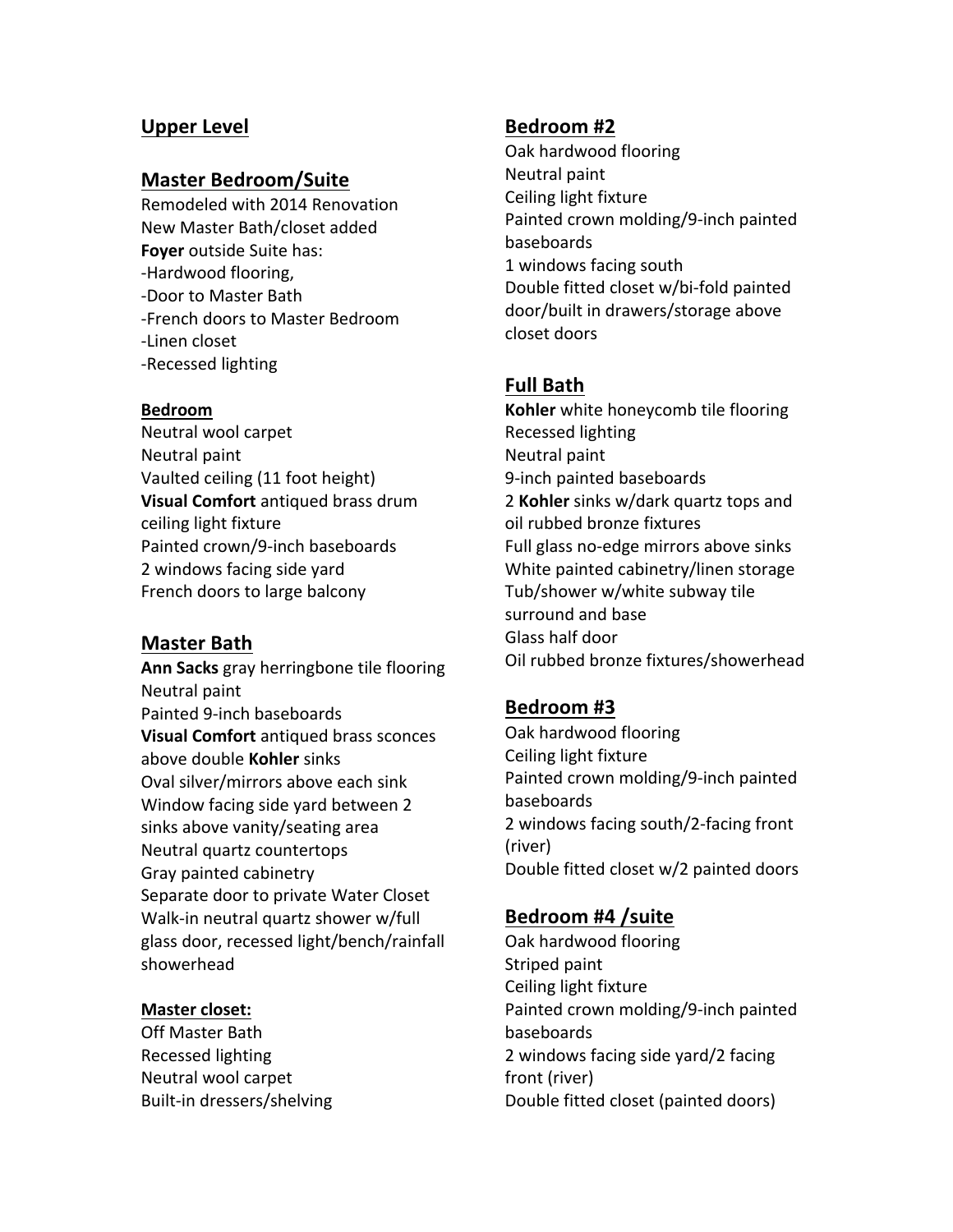# **Full Bath (Bedroom 4)**

Was previously the Master Bath (prior to renovation) **Kohler** white honeycomb tile flooring Pedestal sink Vanity lighting on full mirror White painted cabinetry/laminate top Linen closet Shower w/white subway tile/doubleswing glass door

# **Exercise Room**

Added with 2014 Renovation Neutral paint Rubber flooring Floor to ceiling mirror along one wall Glass/wood-paned door to 8x8 balcony

## **Lower Level**

Stairway leading down from Kitchen/Back Hall New laminate flooring down stairs

# **Full Bath**

Laminate flooring/counter Shower w/glass door Sink with mirror

# **Game/Rec Room**

Neutral carpet Neutral paint Door to Sauna Open to Family Room

# **Family Room**

Neutral carpet Neutral paint Storage closet Windows facing front

# **Miscellaneous**

Hardwood floors are original, but have been re-sanded and stained Floors in added areas made to match existing Original wood double hung windows/all have storms 10 foot ceiling height All interior doors/trim/woodwork painted with renovation (no spray painting/all done by hand with brush) Original staircase in main hallway maintained in renovation Walk-up attic space could be finished Custom drapery rods throughout home Window treatments included All electrical updated/most light switches have dimmers All H/C vents were updated with the renovation **V & A** custom cabinetry throughout w/soft close drawers Entire perimeter of property has fencing (white picket front and side/iron fencing in back by pool) Storage shed Current owner is only the  $5<sup>th</sup>$  owner of this historic home

# **Mechanicals**

Electrical completely updated with 2014 renovation All H/C vents updated with renovation Cyclone Central Vacuum Hot water boiler works great (should last up to 40 years)-inspected 2014 2 AC Units Average Monthly WPS Gas and Electric: Electric  $$276, Gas $256$